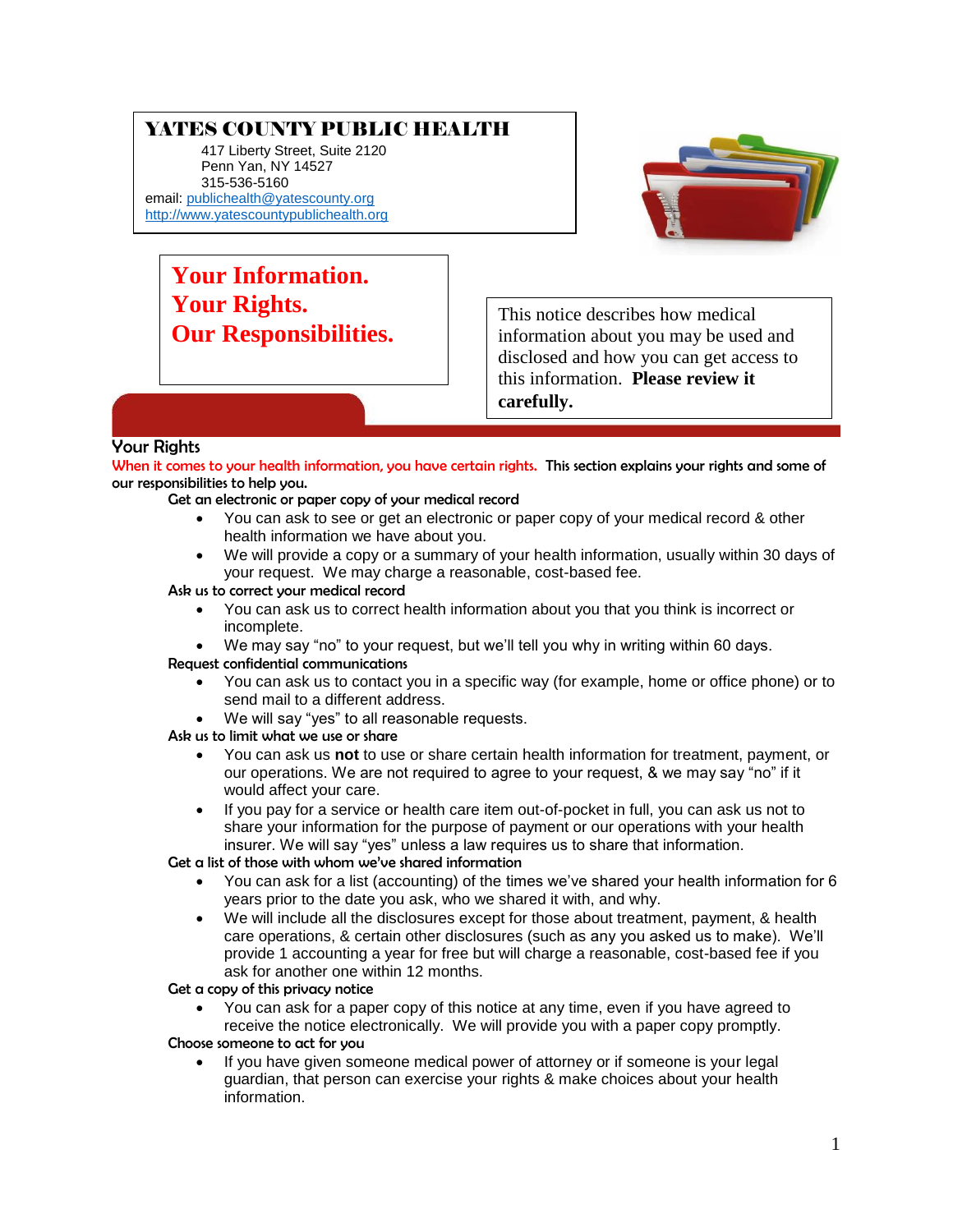- We will make sure the person has the authority & can act for you before we take any action.
- File a complaint if you feel your rights are violated
	- You can complain if you feel we have violated your rights by contacting us using the information on page 1.
	- You can file a complaint with the U.S. Department of Health & Human Services Office for Civil Rights by sending a letter to 200 Independence Ave. S.W., Washington, D.C. 20201, calling 1-877-696-6775, or visiting [www.hhs.gov/ocr/privacy/hipaa/complaints/.](http://www.hhs.gov/ocr/privacy/hipaa/complaints/)
	- We will not retaliate against you for filling a complaint.

## Your Choices

For certain health information, you can tell us your choices about what we share. If you have a clear preference for how we share your information in the situations described below, talk to us. Tell us what you want us to do, & we will follow your instructions.

In these cases, you have both the right & choice to tell us to:

- Share information with your family, close friends, or others involved in your care.
- Share information in a disaster relief situation.

*If you are not able to tell us your preference, for example if you are unconscious, we may go ahead & share your information if we believe it is in your best interest. We may also share your information when needed to lessen a serious & imminent threat to health or safety.*

#### *W*e will never share your information for:

- Marketing purposes
- Sale of your information
- Sharing of psychotherapy notes
- Agency or hospital registry

In the case of fundraising:

We will *never* contact you for fundraising efforts.

#### Our Uses and Disclosures

**Our Uses and Disclosures**

How do we typically use or share your health information? We typically use or share your health information in the following ways:

#### Treat you

 We can use your health information & share it with other professionals who are treating you. *Example: A doctor treating you for an injury asks another doctor about your overall health condition.*

Run our organization

 We can use & share your health information to run our agency, improve your care & contact you when necessary. *Example: We use health information about you to manage your treatment & services.*

Bill for services

 We can use & share your health information to bill & get payment from health plans or other entities. *Example: We give information about you to your health insurance plan so it will pay for your services.*

How else can we use or share your health information? We are allowed or required to share your information in other ways-usually in ways that contribute to the public good, such as public health & research: Help with public health & safety issues

- We can share health information about you for certain situations such as:
	- o Preventing disease
	- o Helping with product recalls
	- o Reporting adverse reactions to medications